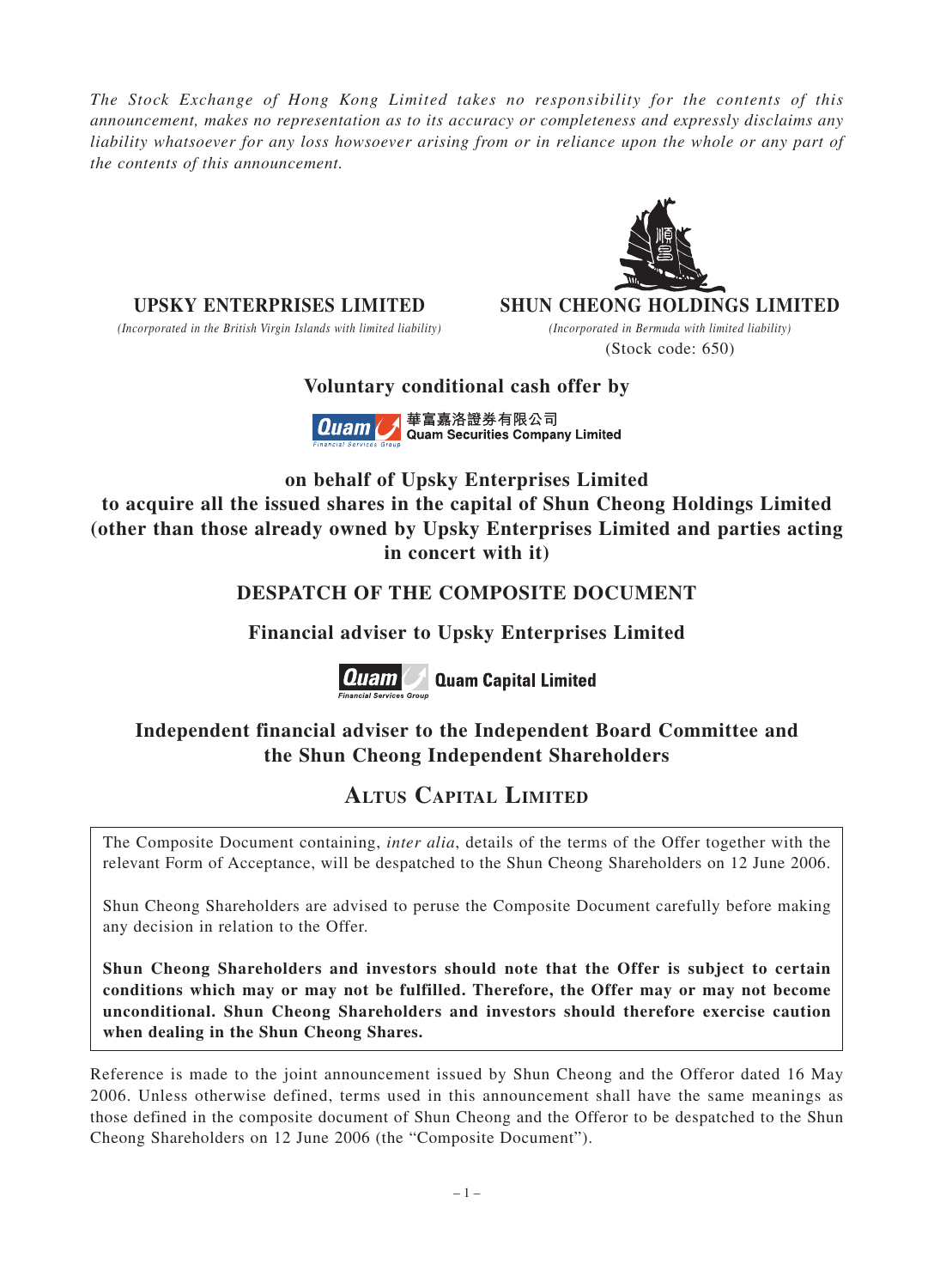### **DESPATCH OF THE COMPOSITE DOCUMENT**

The Composite Document containing, *inter alia*, details of the terms of the Offer together with the relevant Form of Acceptance, will be despatched to the Shun Cheong Shareholders on 12 June 2006.

Shun Cheong Shareholders are advised to peruse the Composite Document carefully, and in particular, all the financial information, letter from the Shun Cheong Board, letter from the Independent Board Committee, letter from Quam Capital and the letter from Altus Capital (the independent financial adviser) contained therein, before making any decision in relation to the Offer.

The Offer is subject to a number of conditions, including valid acceptance of the Offer having been received (and not, where permitted, withdrawn) by 4:00 p.m. on Monday, 3 July 2006 (or such later time(s) and/or date(s) as the Offeror may decide and the Executive may approve) in respect of the Shun Cheong Shares, which together with the Shun Cheong Shares held by the Offeror and parties acting in concert with it constitute more than 50% of the entire issued share capital of Shun Cheong as at the Closing Date and such Shun Cheong Shares carrying more than 50% of the voting rights normally exercisable at general meetings of Shun Cheong.

The Offer will lapse if the conditions are not fulfilled (or if applicable, save for the abovementioned condition, waived by the Offeror in its sole discretion) on or before the Closing Date or such later date as the Offeror may agree and, if required by the Takeovers Code, the Executive may approve. Except with the consent of the Executive, all conditions must be fulfilled or the Offer must lapse within 21 days of the Closing Date or of the date on which the abovementioned condition becomes unconditional, whichever is the later and in any event, except with the consent of the Executive, the abovementioned condition may not become or be declared unconditional after 7:00 p.m. on the 60th day after the posting of the Composite Document.

*Date*

#### **EXPECTED TIMETABLE**

| Monday, 3 July 2006                                                                                                                                                                                                      |
|--------------------------------------------------------------------------------------------------------------------------------------------------------------------------------------------------------------------------|
| Announcement of the results of the Offer, as at the Closing Date,<br>through the Stock Exchange $\dots \dots \dots \dots \dots \dots \dots \dots \dots \dots \dots \dots \dots$ . By 7:00 p.m. on<br>Monday, 3 July 2006 |
| Announcement of the results of the Offer, as at the Closing Date,                                                                                                                                                        |
| Latest date for posting of remittances for the amounts due under<br>the Offer in respect of valid acceptance received on or before<br>the Closing Date (assuming the Offer is declared unconditional                     |
| Latest time and date for acceptance assuming the Offer is<br>Monday, 17 July 2006                                                                                                                                        |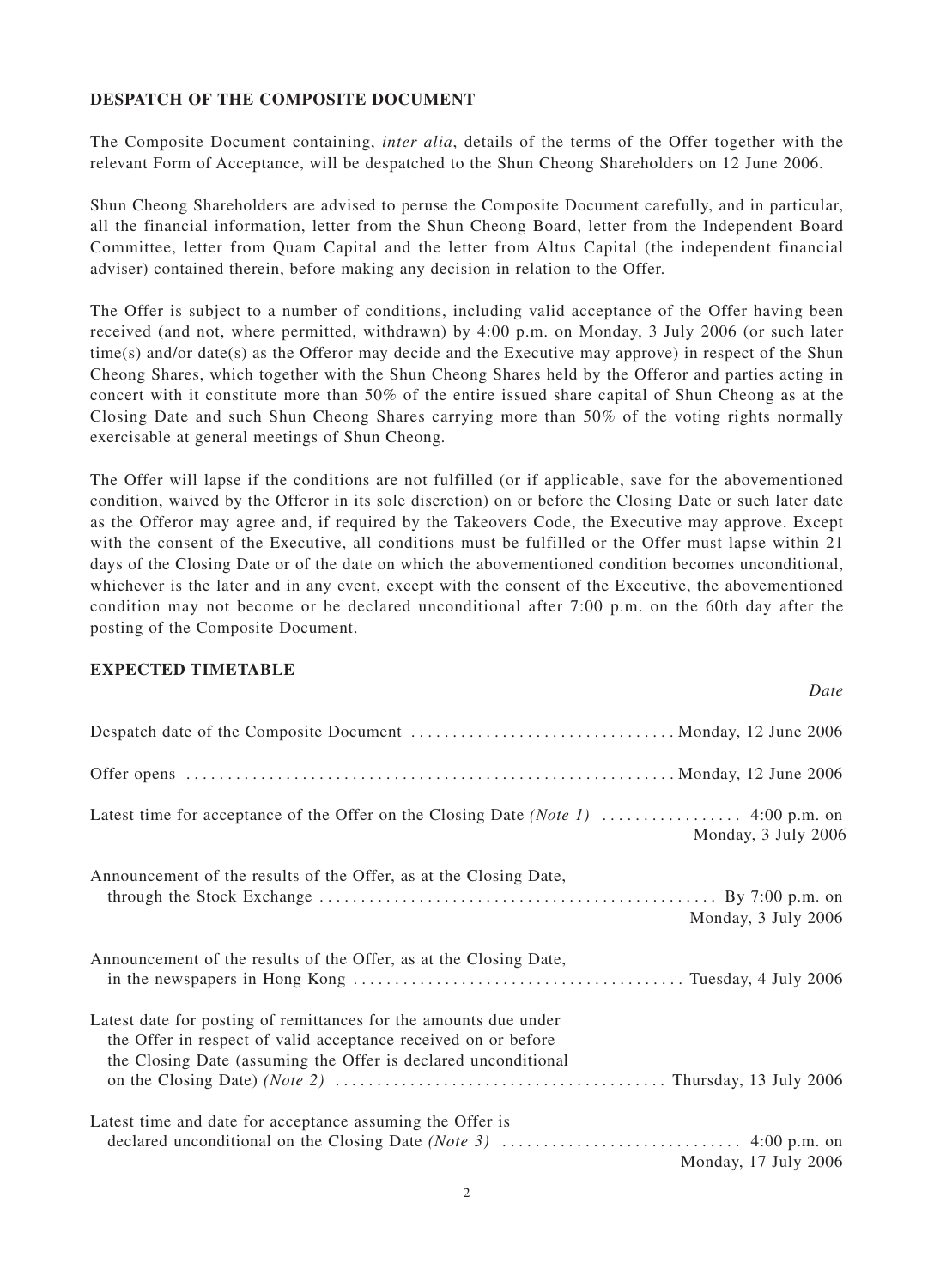| Latest date for posting of remittances for the amounts due |                        |
|------------------------------------------------------------|------------------------|
| under the Offer in respect of valid acceptances received   |                        |
|                                                            |                        |
|                                                            |                        |
| Latest time and date by which the Offer can become or be.  |                        |
|                                                            |                        |
|                                                            | Friday, 11 August 2006 |

*Notes:*

- 1. Unless the Offer becomes or is declared unconditional as to acceptance or the Offeror revises or extends the Offer in accordance with the Takeovers Code, the Offer will be closed at 4:00 p.m. on Monday, 3 July 2006.
- 2. Under the terms of the Offer, payment will be made within ten days of the later of the date on which the Offer become, or is declared, unconditional and the date on which the Shun Cheong Shares are tendered under the  $Offer$
- 3. Pursuant to the Takeovers Code, where the Offer is declared unconditional, it will remain open for acceptance for not less than 14 days thereafter. The Offeror will make an announcement as and when the Offer becomes unconditional.
- 4. Pursuant to the Takeovers Code, except with the consent of the Executive, the Offer (whether revised or not) may not become or be declared unconditional as to acceptances after 7:00 p.m. on the 60th day after the despatch of the Composite Document.

Acceptance of the Offer shall be subject to the right of withdrawal in compliance with Rule 17 of the Takeovers Code which provides that an acceptor shall be entitled to withdraw his acceptance after 21 days from the Closing Date, if the Offer has not by then become unconditional as to acceptances or in the circumstances set out in the paragraph headed "Right of withdrawal" in Appendix I to the Composite Document.

All time references above refer to Hong Kong time.

#### **GENERAL**

**Shun Cheong Shareholders and investors should note that the Offer is subject to certain conditions which may or may not be fulfilled. Therefore, the Offer may or may not become unconditional. Shun Cheong Shareholders and investors should therefore exercise caution when dealing in the Shun Cheong Shares.**

As at the date of this announcement, the Shun Cheong Board comprises eight directors, of which six are executive directors, namely Mr. Chan Yuen Keung, Zuric, Mr. Mo Tian Quan, Ms. Cao Jing, Mr. Hong Yiu, Mr. Yu Sek Kee, Stephen, and Mr. Au Yu Fai, Patrick; and two are independent nonexecutive directors, namely Mr. Ho Hin Kwan, Edmund and Mr. Yu Hon To, David.

By order of the board of By order of the board of **Upsky Enterprises Limited Shun Cheong Holdings Limited Mo Tian Quan Chan Yuen Keung, Zuric** *Director Chairman*

Hong Kong, 9 June 2006